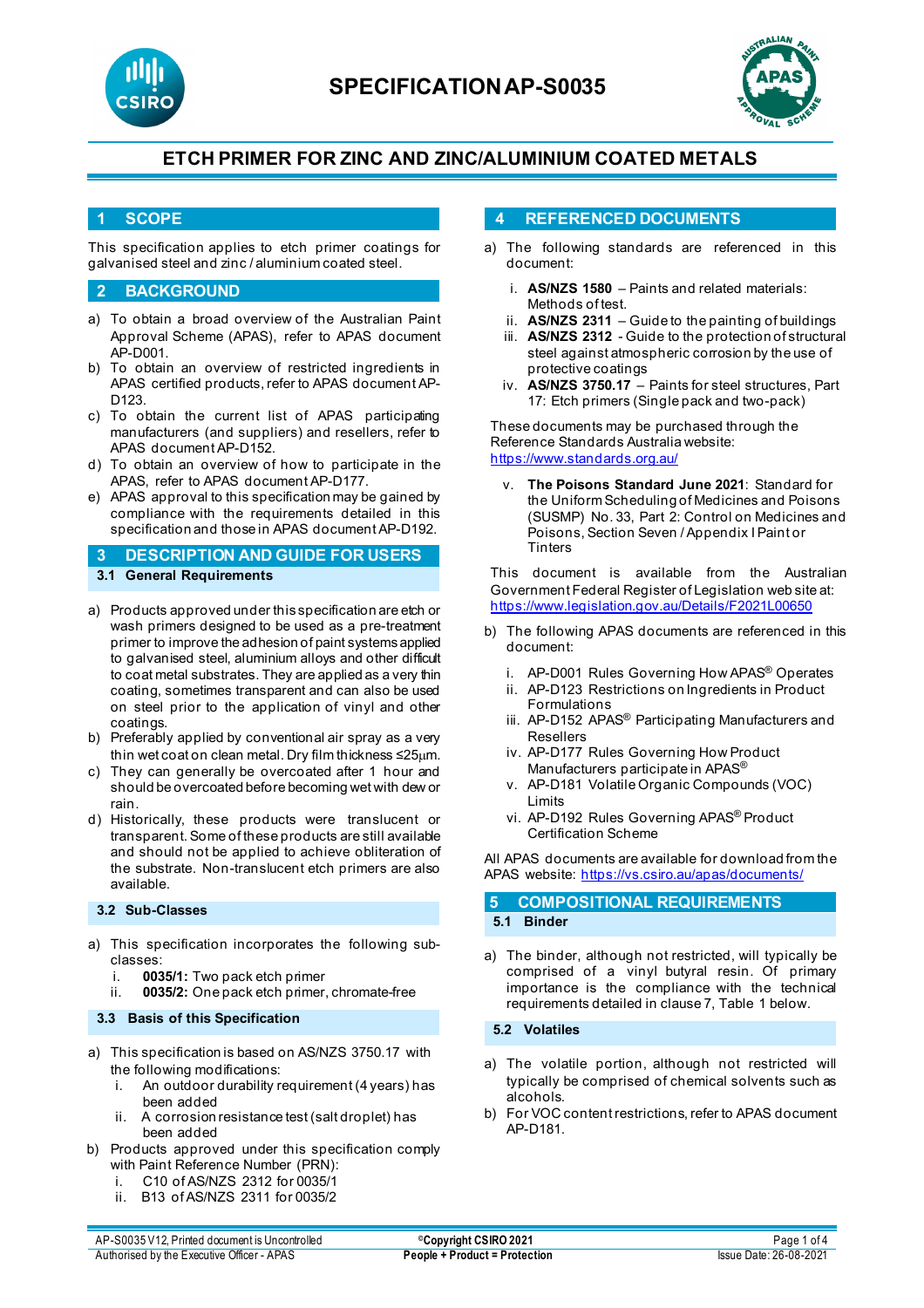



#### **5.3 Pigmentation**

a) There are no restrictions placed on the type(s) of pigment used, with the exception that they shall be non-toxic and anti-corrosive and comply with the requirements of the SUSMP. Of primary importance is the compliance with the technical requirements detailed in clause 7, Table 1 below.

### **5.4 Colour**

a) Colour is not a key element for these products. They are normally of a translucent yellow/green colour or similar but coloured variants may also be available.

### **6 PRODUCT APPROVAL REQUIREMENTS 6.1 General Requirements**

a) The product and its application for approval shall comply with the relevant requirements of APAS document AP-D192 during the life of the approval.

### **6.2 Technical Requirements**

- a) The product shall comply with **all** the requirements of clause 7, Table 1 below.
- b) The manufacturers own quality control schedule of tests and limits shall be allowed subject to the approval of the Executive Officer (EO), APAS.
- c) On request, the EO may request the results of the tests for a batch and compare these with previous batches.
- d) Density and non-volatile content by weight (NVCW) figures for each production batch of the approved product shall be within ±3% of the actual (not theoretical) figures quoted in the original product approval submission (APAS document AP-D139).
- e) Subject to compliance with all the requirements of this specification, the level of Approval appropriate to the application shall be given to the system.

#### **6.3 Health and Safety Requirements**

- a) The manufacturer's Safety Data Sheet (SDS) must be studied closely prior to using the product and complied with during use of the product.
- b) Products intended for sale in Australia shall comply with all the requirements of the SUSMP. Products intended for sale in other countries shall comply with all local WHS and environmental requirements.
- c) The product shall comply with all requirements of clause 6.3 and 6.4 of APAS document AP-D192.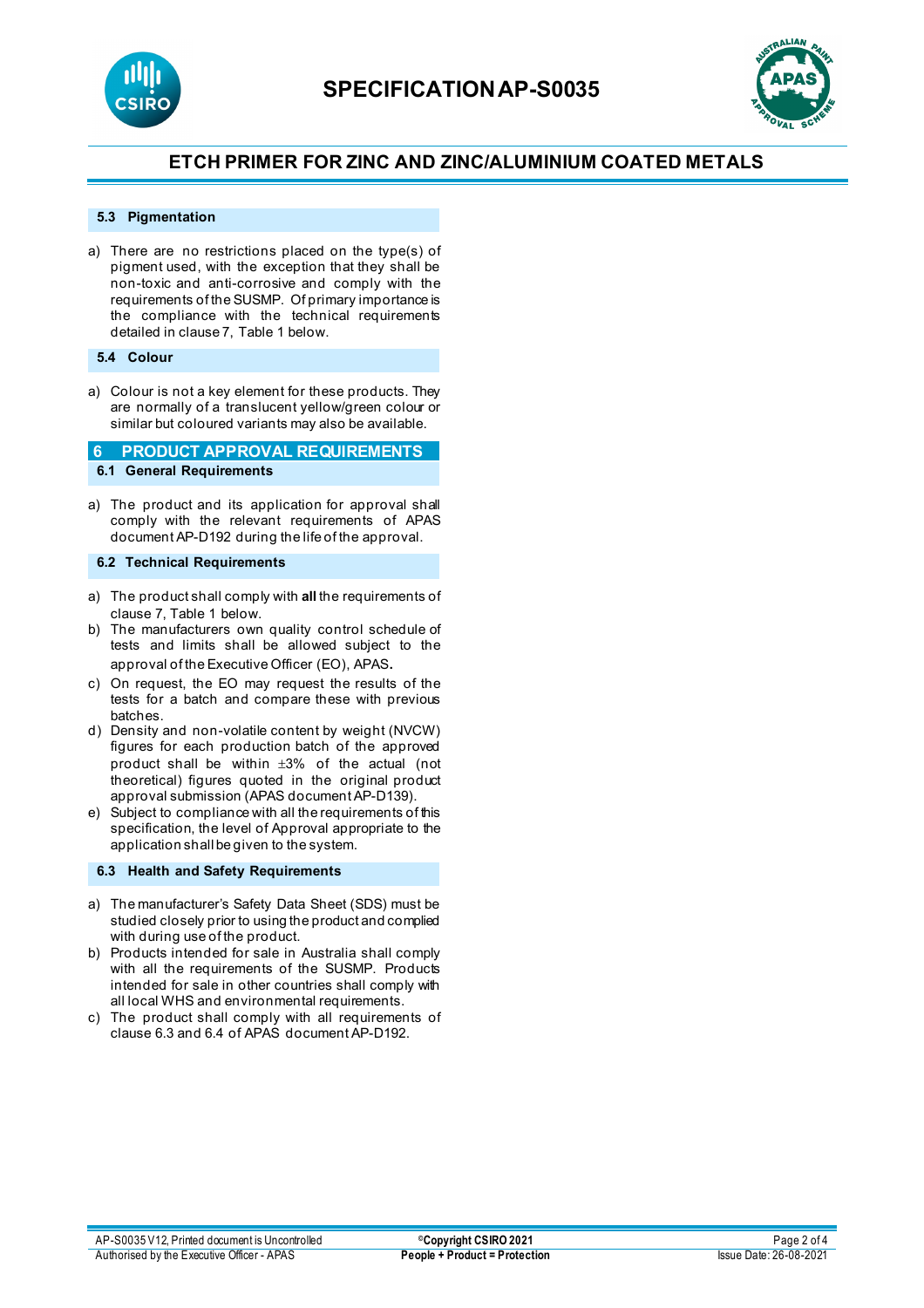



## **7 TABLE 1: PERFORMANCE PROPERTIES**

| <b>TEST</b>                                                 | <b>AS/NZS</b><br>1580<br><b>METHOD</b>    | <b>REQUIREMENTS</b>                                                                                                                                             |           |                        |
|-------------------------------------------------------------|-------------------------------------------|-----------------------------------------------------------------------------------------------------------------------------------------------------------------|-----------|------------------------|
| <b>General Requirements</b>                                 | <b>AS/NZS</b><br>3750.17                  | Shall comply with all the requirements of clause 2 Material<br>Requirements.<br>All results shall be reported.                                                  |           |                        |
| Thinner Compatibility                                       | 208.1                                     | When mixed with the recommended type and quantity of thinner,<br>there shall be no signs of separation.                                                         |           |                        |
| Resistance to Natural Weathering                            | <b>AS/NZS</b><br>$3750.17^2$              | Panels prepared as per Appendix $F^2$ shall show the following<br>ratings after 48 months exposure at a coastal marine site:                                    |           |                        |
|                                                             |                                           |                                                                                                                                                                 | 36 months | 48 months              |
|                                                             | 481.1.7<br>481.1.8<br>481.1.9<br>481.1.10 | Checking<br>Cracking<br>Blistering<br>Flaking & Peeling                                                                                                         | 0         | O<br>$\mathbf{r}$<br>0 |
| Resistance to Corrosion - Salt Droplet<br>Test <sup>3</sup> | 452.2                                     | No blistering or adhesion loss.                                                                                                                                 |           |                        |
| <b>VOC Content</b>                                          | <b>APAS</b><br>AP-D181                    | Refer to APAS document AP-D181 for method and limits.<br>If the APAS specification is not listed on AP-D181, a declaration of<br>VOC content is still required. |           |                        |

#### **Note:**

<sup>2</sup> Due to the inherent difficulty of achieving successful long-term coating of galvanised iron, the requirement to test on galvanised steel in Appendix F of AS/NZS 3750.17 is waived.

**<sup>3</sup>** The salt droplet test shall be performed on aluminium panels utilising an epoxy gloss enamel applied over the etch primer.